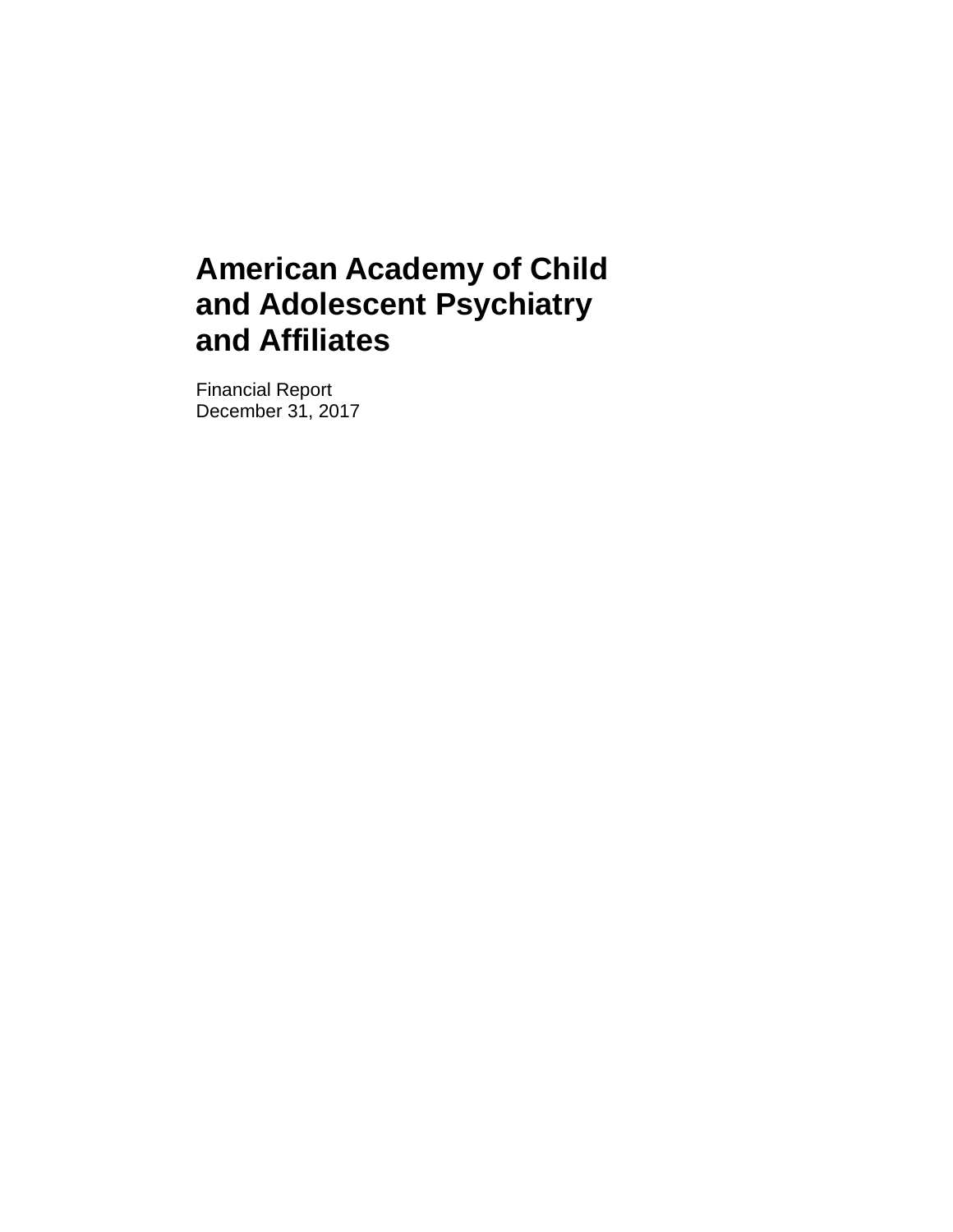# **Contents**

| Independent auditor's report         | $1-2$          |
|--------------------------------------|----------------|
| <b>Financial statements</b>          |                |
| Consolidated balance sheet           | 3              |
| Consolidated statement of activities | $\overline{4}$ |
| Consolidated statement of cash flows | 5              |
| Notes to financial statements        | $6 - 16$       |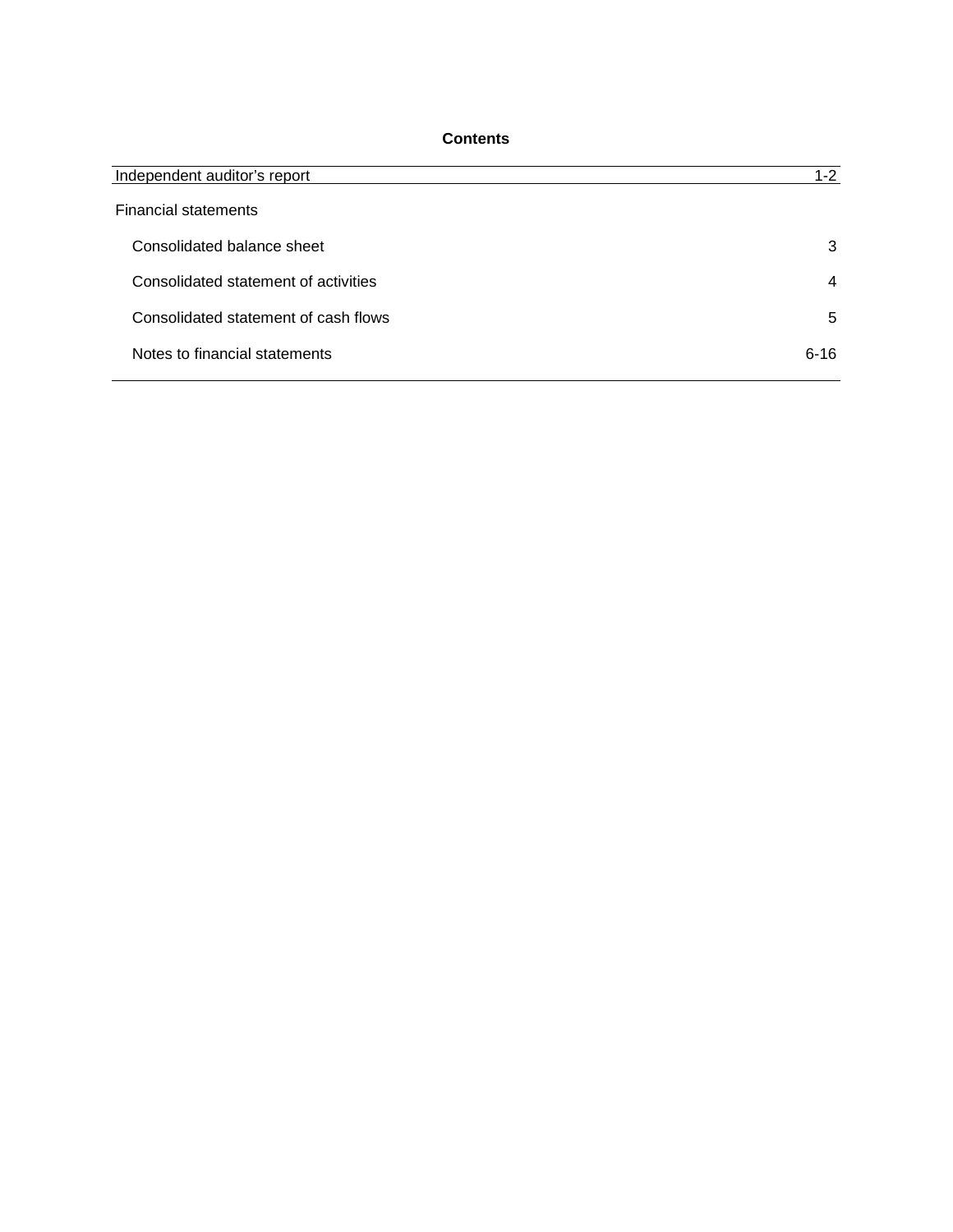

**RSM US LLP** 

#### **Independent Auditor's Report**

To the Council American Academy of Child and Adolescent Psychiatry

#### **Report on the Financial Statements**

We have audited the accompanying consolidated financial statements of American Academy of Child and Adolescent Psychiatry and Affiliates (the Academy), which comprise the consolidated balance sheet as of December 31, 2017, the related consolidated statements of activities and cash flows for the year then ended, and the related notes to the consolidated financial statements (collectively, financial statements).

#### **Management's Responsibility for the Financial Statements**

Management is responsible for the preparation and fair presentation of these financial statements in accordance with accounting principles generally accepted in the United States of America; this includes the design, implementation and maintenance of internal control relevant to the preparation and fair presentation of financial statements that are free from material misstatement, whether due to fraud or error.

#### **Auditor's Responsibility**

Our responsibility is to express an opinion on these financial statements based on our audit. We conducted our audit in accordance with auditing standards generally accepted in the United States of America and the standards applicable to financial audits contained in *Government Auditing Standards*, issued by the Comptroller General of the United States. Those standards require that we plan and perform the audit to obtain reasonable assurance about whether the financial statements are free from material misstatement.

An audit involves performing procedures to obtain audit evidence about the amounts and disclosures in the financial statements. The procedures selected depend on the auditor's judgment, including the assessment of the risks of material misstatement of the financial statements, whether due to fraud or error. In making those risk assessments, the auditor considers internal control relevant to the entity's preparation and fair presentation of the financial statements in order to design audit procedures that are appropriate in the circumstances, but not for the purpose of expressing an opinion on the effectiveness of the entity's internal control. Accordingly, we express no such opinion. An audit also includes evaluating the appropriateness of accounting policies used and the reasonableness of significant accounting estimates made by management, as well as evaluating the overall presentation of the financial statements.

We believe that the audit evidence we have obtained is sufficient and appropriate to provide a basis for our audit opinion.

THE POWER OF BEING UNDERSTOOD **AUDIT | TAX | CONSULTING**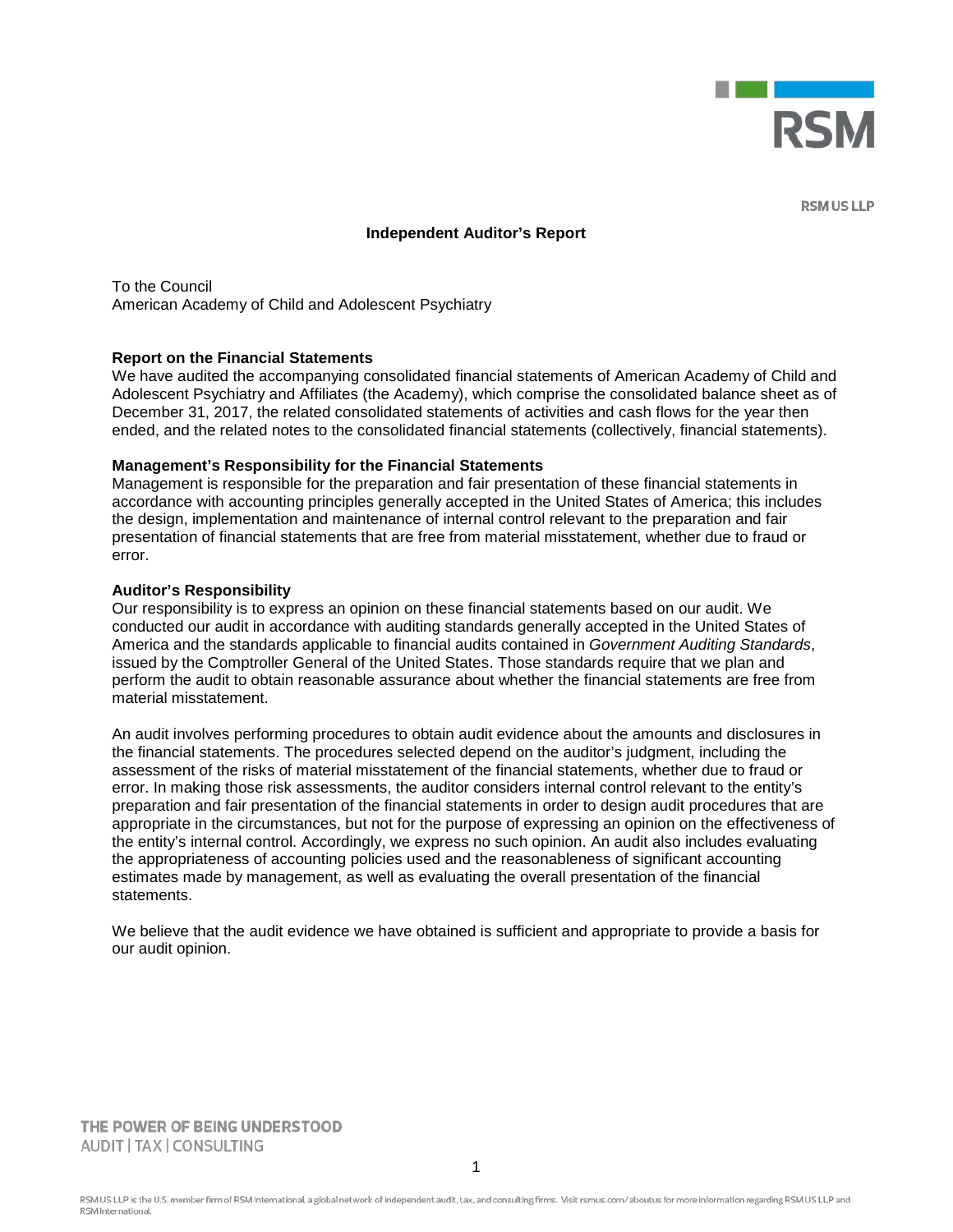## **Opinion**

In our opinion, the financial statements referred to above present fairly, in all material respects, the financial position of American Academy of Child and Adolescent Psychiatry and Affiliates as of December 31, 2017, and the changes in their net assets and their cash flows for the year then ended in accordance with accounting principles generally accepted in the United States of America.

### **Other Reporting Required by** *Government Auditing Standards*

In accordance with *Government Auditing Standards*, we have also issued our report dated September 6, 2018 on our consideration of the Academy's internal control over financial reporting and on our tests of its compliance with certain provisions of laws, regulations, contracts, and grant agreements and other matters. The purpose of that report is solely to describe the scope of our testing of internal control over financial reporting and compliance and the results of that testing, and not to provide an opinion on the effectiveness of the Academy's internal control over financial reporting or on compliance. That report is an integral part of an audit performed in accordance with *Government Auditing Standards* in considering the Academy's internal control over financial reporting and compliance.

# **Report on Summarized Comparative Information**

We have previously audited the Academy's 2016 financial statements, and we expressed an unmodified audit opinion on those audited financial statements in our report dated August 22, 2017. In our opinion, the summarized comparative information presented herein as of and for the year ended December 31, 2016, is consistent, in all material respects, with the audited financial statements from which it has been derived.

RSM US LLP

Washington, D.C. September 6, 2018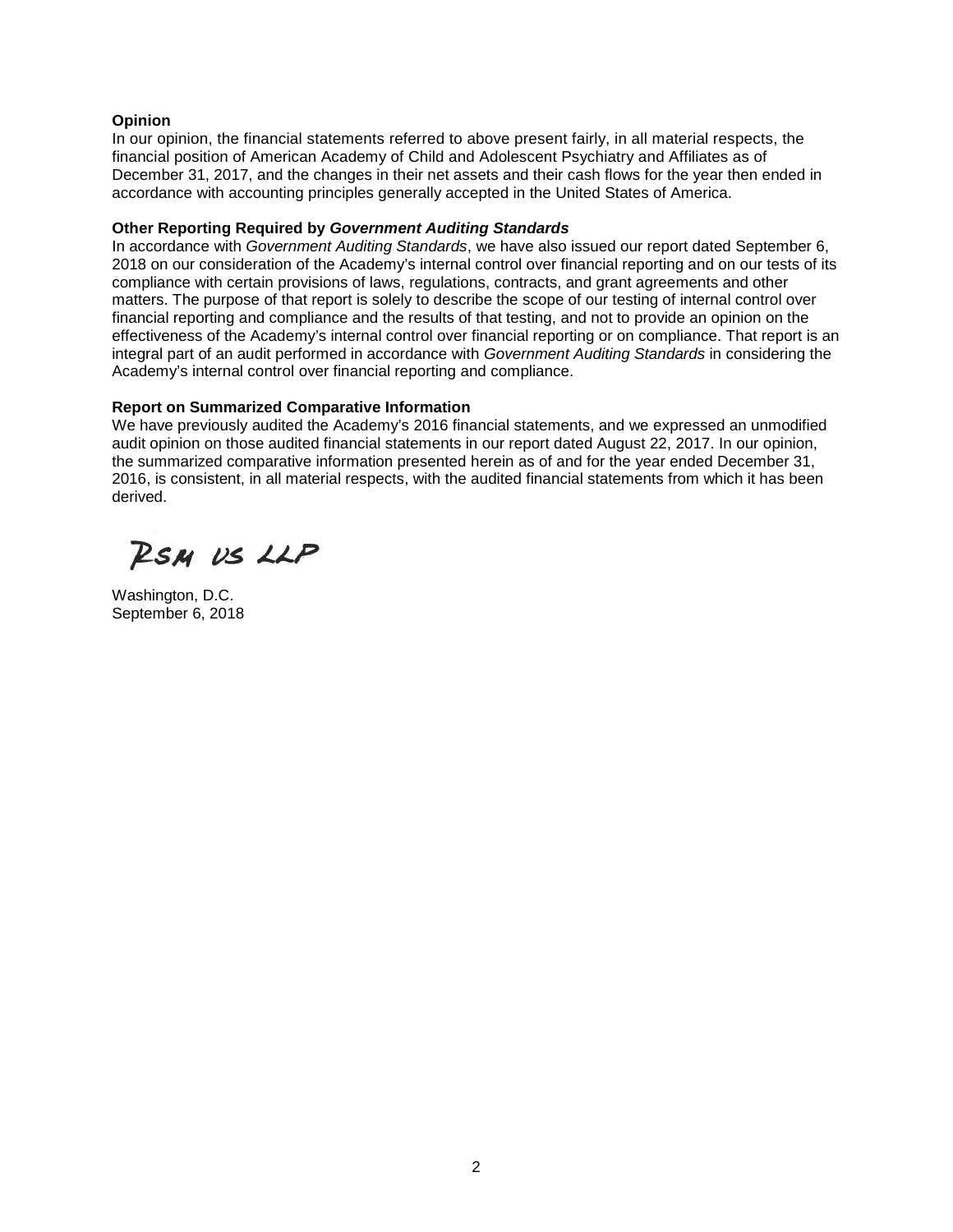# **Consolidated Balance Sheet December 31, 2017 (With Comparative Totals for 2016)**

|                                         | 2017             | 2016             |
|-----------------------------------------|------------------|------------------|
| <b>Assets</b>                           |                  |                  |
| Cash                                    | \$<br>1,484,984  | \$<br>2,814,366  |
| Investments                             | 15,369,112       | 12,000,746       |
| Receivables, net                        | 1,228,517        | 571,310          |
| Prepaid expenses                        | 135,769          | 110,263          |
| Inventory                               | 19,368           | 21,121           |
| Property and equipment, net             | 1,657,081        | 1,580,171        |
| <b>Total assets</b>                     | 19,894,831<br>S. | \$<br>17,097,977 |
| <b>Liabilities and Net Assets</b>       |                  |                  |
| Liabilities:                            |                  |                  |
| Accounts payable and accrued expenses   | \$<br>1,652,942  | \$<br>1,440,862  |
| Deferred revenue                        | 1,684,057        | 1,643,430        |
| Regional council dues payable           | 249,350          | 240,429          |
| <b>Total liabilities</b>                | 3,586,349        | 3,324,721        |
| Commitments and contingencies (Note 6)  |                  |                  |
| Net assets:                             |                  |                  |
| Unrestricted:                           |                  |                  |
| Undesignated                            | 11,404,248       | 9,761,237        |
| Board-designated                        | 893,634          | 806,929          |
|                                         | 12,297,882       | 10,568,166       |
| Temporarily restricted                  | 1,651,980        | 971,570          |
| Permanently restricted                  | 2,358,620        | 2,233,520        |
|                                         | 16,308,482       | 13,773,256       |
| <b>Total liabilities and net assets</b> | 19,894,831       | \$<br>17,097,977 |

See notes to consolidated financial statements.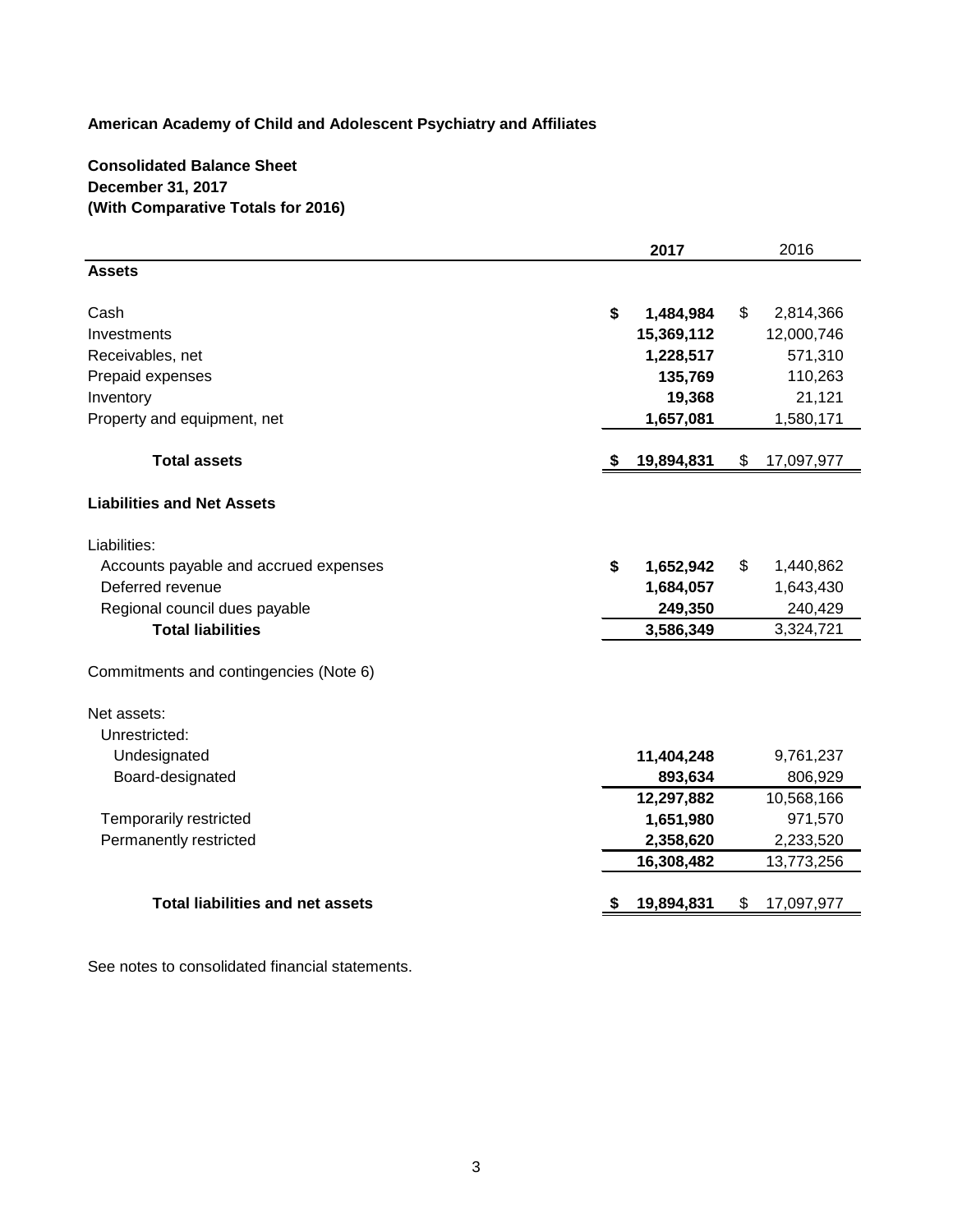# **Consolidated Statement of Activities Year Ended December 31, 2017 (With Comparative Totals for 2016)**

|                                               |                 | 2017                             |                   |                    |                     |  |  |
|-----------------------------------------------|-----------------|----------------------------------|-------------------|--------------------|---------------------|--|--|
|                                               |                 | Temporarily                      | Permanently       |                    |                     |  |  |
|                                               | Unrestricted    | <b>Restricted</b>                | <b>Restricted</b> | Total              | 2016                |  |  |
| Revenue and support:                          |                 |                                  |                   |                    |                     |  |  |
| Annual meeting and institutes                 | \$<br>2,460,646 | \$                               | \$                | \$<br>2,460,646    | \$<br>2,993,729     |  |  |
| Membership dues and fees                      | 2,995,738       |                                  |                   | 2,995,738          | 2,957,127           |  |  |
| Grants and contributions                      | 1,574,656       | 428,318                          | 125,100           | 2,128,074          | 1,696,638           |  |  |
| Journal and royalties                         | 1,481,489       |                                  |                   | 1,481,489          | 1,419,870           |  |  |
| Investment gain, net                          | 1,559,901       | 523,044                          |                   | 2,082,945          | 961,903             |  |  |
| Publications                                  | 251,126         |                                  |                   | 251,126            | 298,395             |  |  |
| Member benefit royalties                      | 450,000         |                                  |                   | 450,000            | 176,138             |  |  |
| Training                                      | 38,883          |                                  |                   | 38,883             | 80,329              |  |  |
| Advertising                                   | 28,662          |                                  |                   | 28,662             | 59,893              |  |  |
| Building - rental income                      | 235             |                                  |                   | 235                | 10,400              |  |  |
| Other income                                  | 1,598           |                                  |                   | 1,598              | 8,063               |  |  |
| Net assets released from restrictions         | 370,952         | (370, 952)                       |                   |                    |                     |  |  |
| Total revenue and support                     | 11,213,886      | 580,410                          | 125,100           | 11,919,396         | 10,662,485          |  |  |
| Expenses:                                     |                 |                                  |                   |                    |                     |  |  |
| Program services:                             |                 |                                  |                   |                    |                     |  |  |
| Annual meeting and institutes                 | 2,078,406       |                                  |                   | 2,078,406          | 2,146,589           |  |  |
| Components                                    | 867,250         |                                  |                   | 867,250            | 926,155             |  |  |
| Journal                                       | 892,627         |                                  |                   | 892,627            | 820,902             |  |  |
| Government affairs                            | 866,527         |                                  |                   | 866,527            | 755,295             |  |  |
| Grants                                        | 1,211,236       |                                  |                   | 1,211,236          | 718,974             |  |  |
|                                               | 416,754         |                                  |                   | 416.754            |                     |  |  |
| Special funds                                 | 494,225         |                                  |                   |                    | 554,426             |  |  |
| Membership                                    | 413,977         |                                  |                   | 494,225            | 500,930             |  |  |
| Research initiatives                          | 379,570         |                                  |                   | 413,977            | 394,720             |  |  |
| Clinical practice                             | 214,870         |                                  |                   | 379,570            | 379,753             |  |  |
| Communications                                | 145,300         |                                  |                   | 214,870            | 200,158             |  |  |
| <b>AACAP News</b>                             | 13,048          |                                  |                   | 145,300            | 138,325             |  |  |
| Presidential initiatives                      | 8,151           |                                  |                   | 13,048             | 26,297              |  |  |
| Publications<br><b>Total program services</b> | 8,001,941       | $\blacksquare$<br>$\blacksquare$ | $\blacksquare$    | 8,151<br>8,001,941 | 14,986<br>7,577,510 |  |  |
|                                               |                 |                                  |                   |                    |                     |  |  |
| Supporting services:                          |                 |                                  |                   |                    |                     |  |  |
| Central office                                | 1,081,106       |                                  |                   | 1,081,106          | 956,725             |  |  |
| Fundraising                                   | 284,591         |                                  |                   | 284,591            | 288,514             |  |  |
| <b>Building operations</b>                    | 16,532          | $\blacksquare$                   |                   | 16,532             | 16,963              |  |  |
| <b>Total supporting services</b>              | 1,382,229       | $\blacksquare$                   | $\overline{a}$    | 1,382,229          | 1,262,202           |  |  |
|                                               |                 |                                  |                   |                    |                     |  |  |
| <b>Total expenses</b>                         | 9,384,170       | $\blacksquare$                   |                   | 9,384,170          | 8,839,712           |  |  |
| Change in net assets before                   |                 |                                  |                   |                    |                     |  |  |
| other changes                                 | 1,829,716       | 580,410                          | 125,100           | 2,535,226          | 1,822,773           |  |  |
|                                               |                 |                                  |                   |                    |                     |  |  |
| Transfer to temporarily restricted net assets | (100,000)       | 100,000                          |                   |                    |                     |  |  |
| Change in net assets                          | 1,729,716       | 680,410                          | 125,100           | 2,535,226          | 1,822,773           |  |  |
| Net assets:                                   |                 |                                  |                   |                    |                     |  |  |
| Beginning                                     | 10,568,166      | 971,570                          | 2,233,520         | 13,773,256         | 11,950,483          |  |  |
| Ending                                        | \$12,297,882    | 1,651,980<br>\$                  | 2,358,620<br>\$   | \$16,308,482       | \$13,773,256        |  |  |

See notes to consolidated financial statements.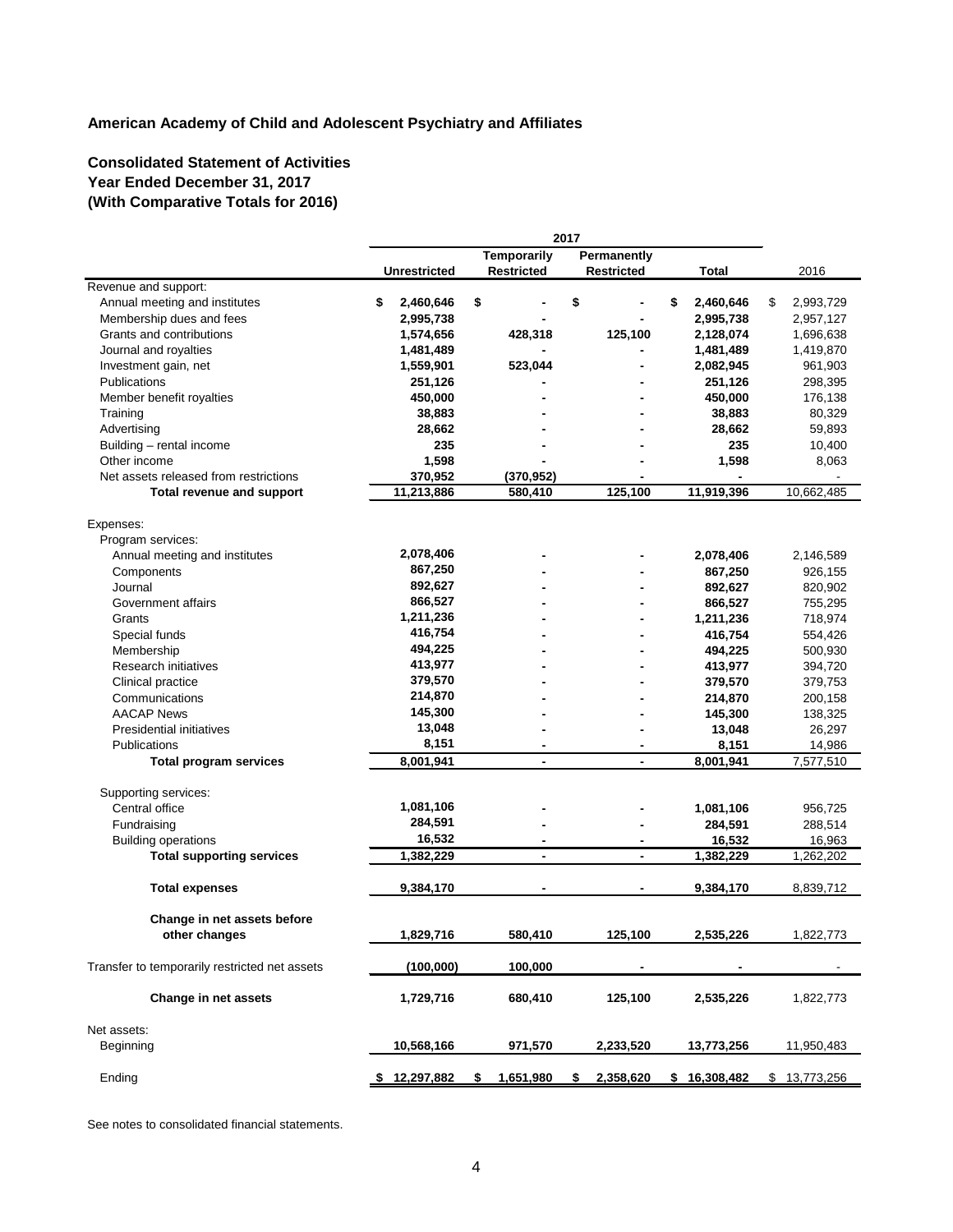# **Consolidated Statement of Cash Flows Year Ended December 31, 2017 (With Comparative Totals for 2016)**

|                                                           |           | 2017        | 2016            |
|-----------------------------------------------------------|-----------|-------------|-----------------|
| Cash flows from operating activities:                     |           |             |                 |
| Change in net assets                                      | \$        | 2,535,226   | \$<br>1,822,773 |
| Adjustments to reconcile change in net assets to net cash |           |             |                 |
| provided by operating activities:                         |           |             |                 |
| Realized and unrealized gain on investments, net          |           | (1,776,087) | (741, 271)      |
| Bad debt expense                                          |           |             | 22,922          |
| Depreciation                                              |           | 216,224     | 215,563         |
| Contribution restricted for long-term investment          |           | (125, 100)  | (100, 250)      |
| Changes in assets and liabilities:                        |           |             |                 |
| (Increase) decrease in:                                   |           |             |                 |
| Receivables, net                                          |           | (657, 207)  | (339,001)       |
| Prepaid expenses                                          |           | (25, 506)   | 47,430          |
| Inventory                                                 |           | 1,753       | (762)           |
| Increase (decrease) in:                                   |           |             |                 |
| Accounts payable and accrued expenses                     |           | 212,080     | 560,686         |
| Deferred revenue                                          |           | 40,627      | (28, 832)       |
| Regional council dues payable                             |           | 8,921       | 25,931          |
| Net cash provided by operating activities                 |           | 430,931     | 1,485,189       |
| Cash flows from investing activities:                     |           |             |                 |
| Purchases of property and equipment                       |           | (293, 134)  | (339, 208)      |
| Proceeds from sales of investments                        |           | 954,992     | 272,211         |
| Purchases of investments                                  |           | (2,547,271) | (1,343,678)     |
| Net cash used in investing activities                     |           | (1,885,413) | (1,410,675)     |
| Cash flows from financing activities:                     |           |             |                 |
| Contribution restricted for long-term investment          |           | 125,100     | 100,250         |
| Net cash provided by financing activities                 |           | 125,100     | 100,250         |
|                                                           |           |             |                 |
| Net (decrease) increase in cash                           |           | (1,329,382) | 174,764         |
| Cash:                                                     |           |             |                 |
| <b>Beginning</b>                                          |           | 2,814,366   | 2,639,602       |
| Ending                                                    | <u>\$</u> | 1,484,984   | \$<br>2,814,366 |

See notes to consolidated financial statements.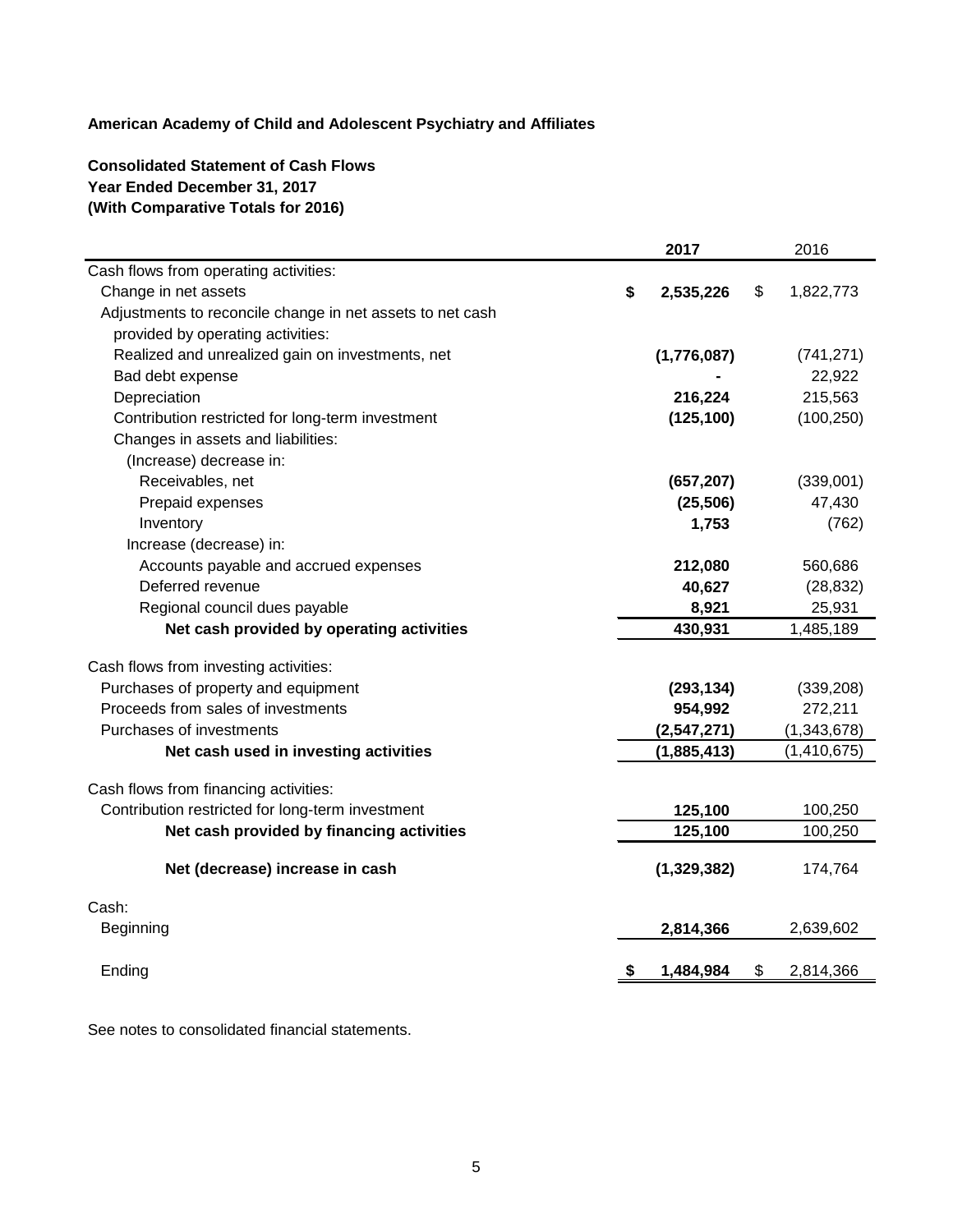#### **Notes to Consolidated Financial Statements**

# **Note 1. Nature of Activities and Significant Accounting Policies**

**Nature of activities:** American Academy of Child and Adolescent Psychiatry and Affiliates (collectively, the Academy) consists of three entities.

American Academy of Child and Adolescent Psychiatry (AACAP) has been a growing and dynamic organization, giving direction to and responding quickly to new developments in the healthcare environment by addressing the needs of children, adolescents and families. AACAP represents child and adolescent psychiatrists with at least five years of additional training beyond medical school, including two years in child and adolescent psychiatry residency. AACAP members actively research, diagnose and treat psychiatric disorders affecting children, adolescents and their families. AACAP supports this work through a variety of programs including government liaison, national public information and continuing education.

American Association of Child and Adolescent Psychiatry (AMCAP) was created to engage in health policy and advocacy activities to promote mentally healthy children, adolescents and families, and the profession of child and adolescent psychiatry.

AMCAP created the AMCAP Political Action Committee (the PAC), which is a separate segregated fund of AMCAP and is an unincorporated committee. The PAC's purpose is to support federal candidates who support child and adolescent psychiatry. The PAC is not affiliated with any party.

The following are descriptions of the Academy's more significant programs:

**Annual meeting and institutes:** The annual meeting presents the latest research and clinical practice in the field of child and adolescent psychiatry to members and non-members. Institutes at the annual meeting, the January institute and the lifelong learning institute provide continuing professional education on the latest topics in the field.

**Components:** The Academy sponsors committees that work to increase the knowledge base about specific areas of interest for the Academy members and the public and help the Academy disseminate information.

**Journal:** Through the monthly *Journal of the American Academy of Child and Adolescent Psychiatry,* the Academy publishes peer review scientific papers and an online subscription.

**Government affairs:** The Academy's Government Affairs promotes advocacy efforts at the federal and state levels to improve policies and services for children and adolescents with mental illness. The Academy works to educate policymakers and administrators about issues affecting child and adolescent psychiatry and children's mental health.

**Grants:** Through a number of federal and non-federal grants, the Academy supports research and training fellowships in the field of child and adolescent psychiatry.

**Special funds and research initiatives:** The Academy promotes and supports research careers, publicizes research and training opportunities and sponsors initiatives to foster the development and continuing excellence of child and adolescent psychiatrists through fellowship programs, distinguished member lectures and research stipends.

**Membership:** The Membership department is also responsible for development and maintenance of member benefits and services, and maintaining all membership records and statistics.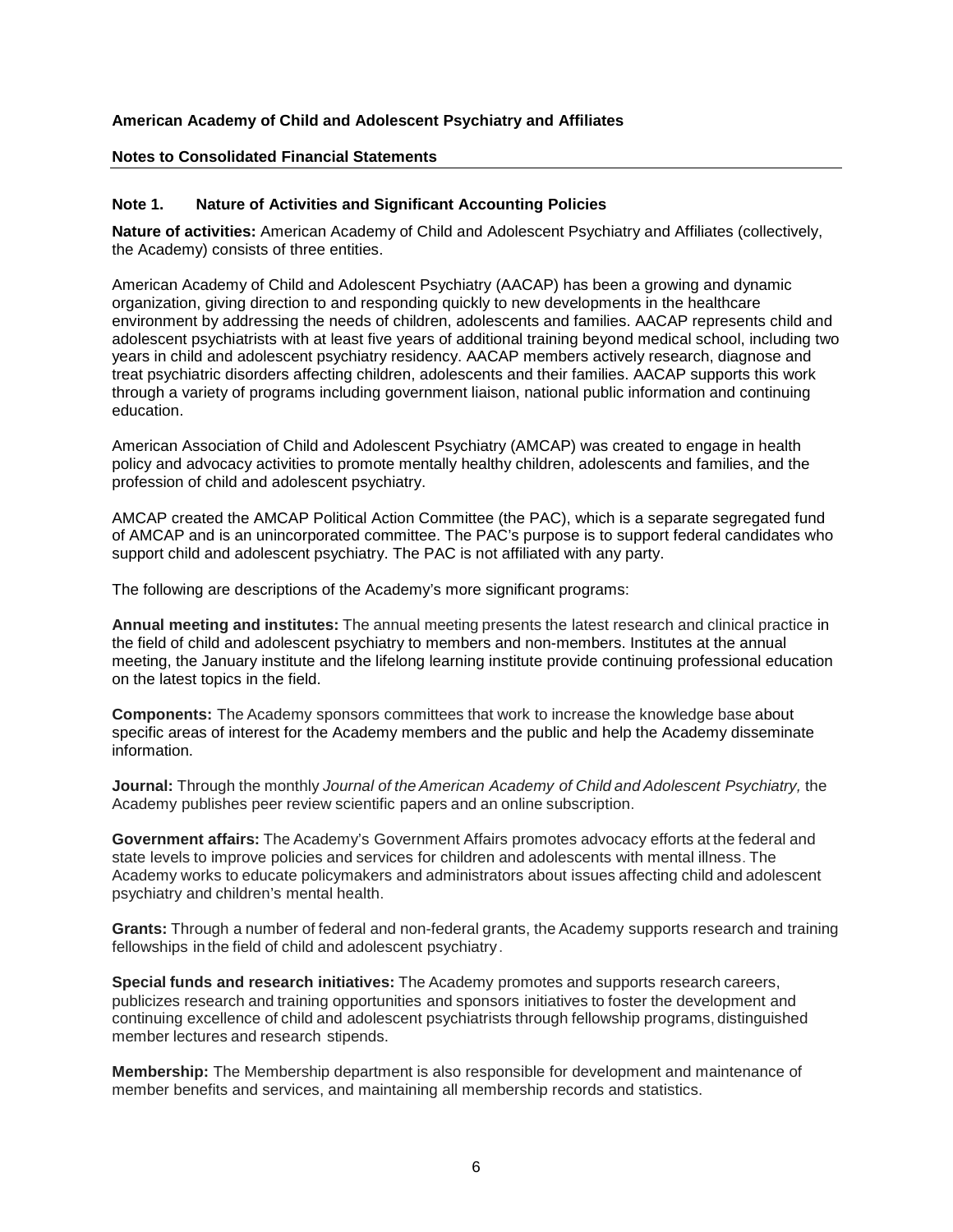#### **Notes to Consolidated Financial Statements**

# **Note 1. Nature of Activities and Significant Accounting Policies (Continued)**

**Clinical practice:** The Academy's Clinical Practice department is principally responsible for assisting members with issues related to their clinical practice, such as practice parameters, coordination of care/services, collaborating with other professionals and medical coding questions.

A summary of the Academy's significant accounting policies follows:

**Principles of consolidation:** The accompanying financial statements include the accounts of AACAP, AMCAP and the PAC. All significant intercompany accounts and transactions have been eliminated in consolidation.

**Basis of accounting:** The financial statements are presented in accordance with the accrual basis of accounting, whereby revenue is recognized when earned, unconditional support is recognized when received and expenses are recognized when incurred.

**Basis of presentation:** The financial statements presentation follows the recommendations of the Financial Accounting Standards Board (FASB) Accounting Standards Codification (the Codification). As required by the Not-for-Profit Entities topics of the Codification, balance sheet and income statement, the Academy is required to report information regarding its financial position and activities according to three classes of net assets: unrestricted net assets, temporarily restricted net assets and permanently restricted net assets.

**Financial risk:** The Academy maintains its cash in bank deposit accounts which, at times, may exceed federally insured limits. The Academy has not experienced any losses in such accounts. The Academy believes it is not exposed to any significant financial risk on cash.

The Academy invests in a professionally managed portfolio that contains various securities that are exposed to risks, such as interest, market and credit. Due to the level of risk associated with such investments, and the level of uncertainty related to changes in the value of such investments, it is at least reasonably possible that changes in risks in the near-term could materially affect investment balances and the amounts reported in the financial statements.

**Investments:** Investments consist of mutual funds and money market funds that are recorded in the accompanying balance sheet at their fair value. Fair value is the price that would be received to sell an asset in an orderly transaction between market participants at the measurement date. Investment gains and losses that are temporarily restricted based on donor stipulations are allocated based on the methodology detailed in Note 7.

**Receivables:** Receivables are carried at original invoice amounts less an estimate made for doubtful receivables based on a review of all outstanding amounts on a monthly basis. Management determines the allowance for doubtful accounts by identifying troubled accounts and by using historical experience applied to an aging of accounts. Receivables are written off when deemed uncollectible. Recoveries of receivables previously written off are recorded when received. The provision for doubtful accounts receivable of \$39,894 at December 31, 2017, is based on management's evaluation of the collectability of receivables.

**Property and equipment:** Property and equipment are recorded at cost less accumulated depreciation. Depreciation is provided using the straight-line method over estimated useful lives of 3 to 40 years. The Academy capitalizes all property and equipment purchased with a cost of \$500 or more.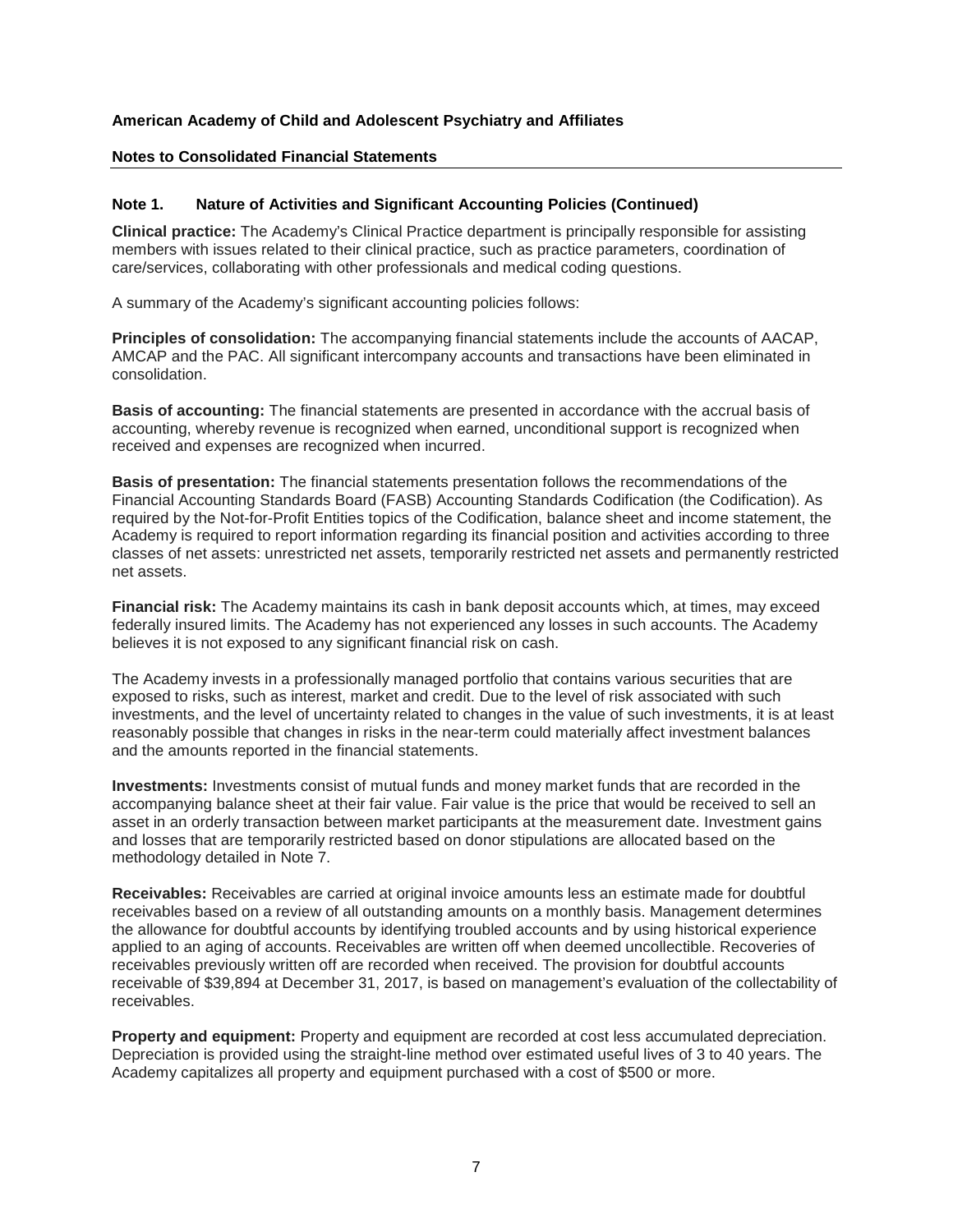#### **Notes to Consolidated Financial Statements**

#### **Note 1. Nature of Activities and Significant Accounting Policies (Continued)**

**Valuation of long-lived assets:** Long-lived assets are reviewed for impairment whenever events or changes in circumstances indicate that the carrying amount of an asset may not be recoverable. Recoverability of long-lived assets is measured by a comparison of the carrying amount of the asset to future undiscounted net cash flows expected to be generated by the asset. If such assets are considered to be impaired, the impairment to be recognized is measured by the amount by which the carrying amount of the assets exceeds the estimated fair value of the assets. Assets to be disposed of are reportable at the lower of the carrying amount or fair value, less cost to sell.

**Regional council dues payable:** Regional council dues payable consists of state and local Academy council dues collected by the Academy, which need to be paid out to councils.

**Revenue and support:** Annual meetings and institutes revenues are recognized in the period the meetings and institutes occur. Payments received in advance are recorded as deferred revenue.

Membership dues and fees are recognized as revenue over the dues period, which coincides with the Academy's fiscal year. Dues payments received in advance are reported as deferred revenue and recognized during the period of membership.

The Academy receives federal and non-federal grants. Revenue from grants is recognized as services are performed and costs are incurred. Conditional grants are recognized when the conditions on which they depend are substantially met. Such grant funds received prior to conditions being met are reported as deferred revenue. There were no significant conditional grants at December 31, 2017.

All donor-restricted unconditional contributions are reported as an increase in temporarily or permanently restricted net assets, depending on the nature of the restriction, when received. When a restriction expires (that is, when a stipulated time restriction ends or purpose restriction is accomplished), temporarily restricted net assets are reclassified to unrestricted net assets and reported in the statement of activities as net assets released from restrictions.

Journal revenue is recognized in the period it is earned. Initial publishing royalties and other multi-year royalty agreements are recognized over the life of the agreements. Amounts received in advance for these agreements are recorded as deferred revenue.

Publication revenue is recognized when sales are made and member royalties are recognized in the period earned. Payments received in advance are recorded as deferred revenue.

**Functional expense classification:** The costs of providing various programs and supporting services have been summarized on a functional basis in the statement of activities. Accordingly, certain costs have been allocated among the programs and supporting services benefited based on time spent.

**Use of estimates:** The preparation of financial statements requires management to make estimates and assumptions that affect the reported amounts of assets and liabilities and disclosure of contingent assets and liabilities at the date of the financial statements, and the reported amounts of revenue, support and expenses during the reporting period. Actual results could differ from those estimates.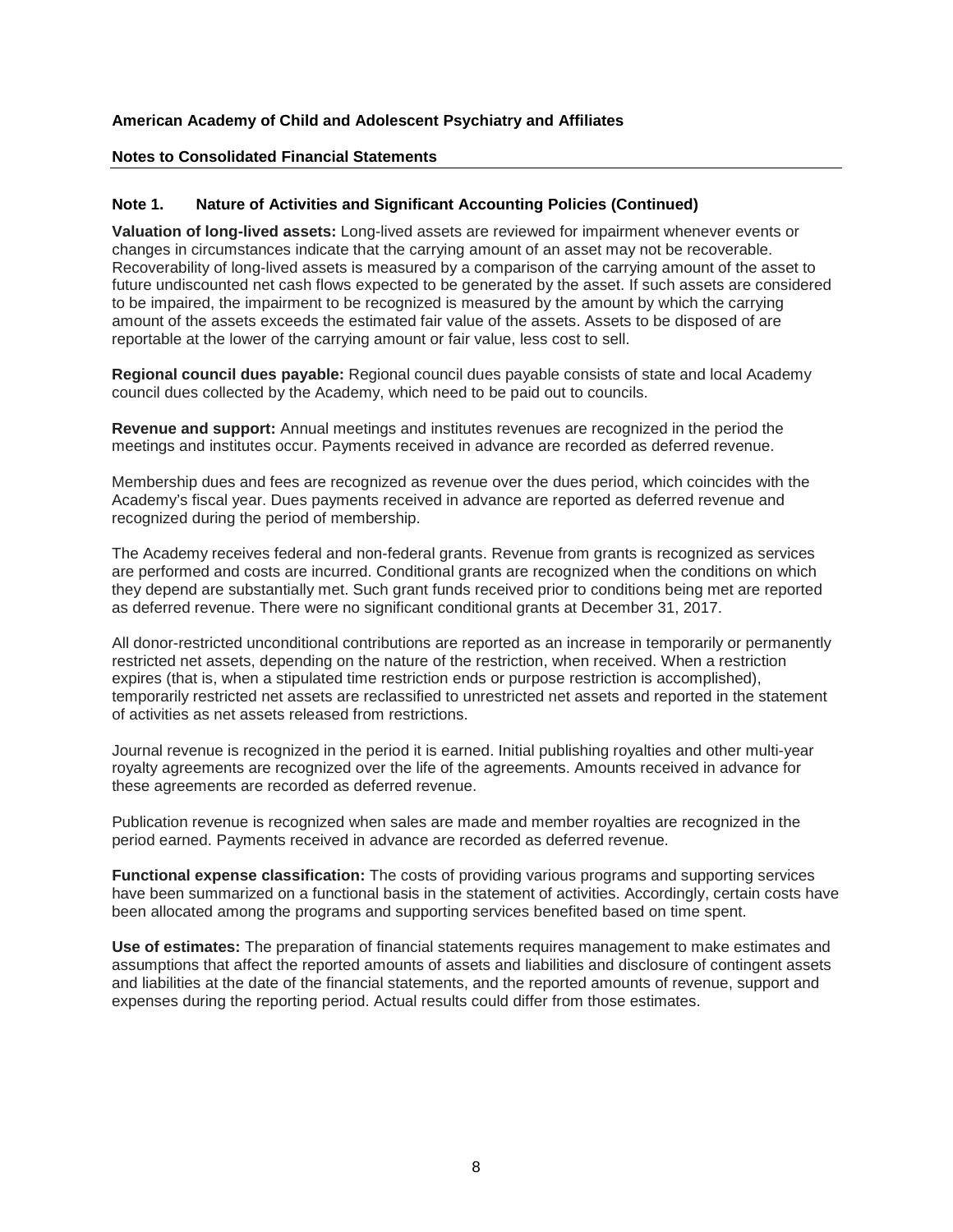### **Notes to Consolidated Financial Statements**

### **Note 1. Nature of Activities and Significant Accounting Policies (Continued)**

**Prior year information:** The consolidated financial statements include certain prior year summarized comparative information in total but not by net asset class. Such information does not include sufficient detail to constitute a presentation in conformity with accounting principles generally accepted in the United States of America (GAAP). Accordingly, such information should be read in conjunction with the Academy's financial statements for the year ended December 31, 2016, from which the summarized information was derived.

**Income taxes:** AACAP, AMCAP and the PAC are generally exempt from federal income taxes under the provisions of Section 501(c)(3), 501(c)(6) and 527(f)(3) of the Internal Revenue Code. In addition, AACAP has been classified as an organization that is not a private foundation. Under current Internal Revenue Service regulations, advertising revenue earned in AACAP's publications, less applicable deductions, are subject to unrelated business income tax. There were no net tax liabilities for unrelated business income for the year ended December 31, 2017.

Management evaluated the Academy's tax positions and concluded that the Academy had taken no uncertain tax positions that require adjustment to the consolidated financial statements.

**Pending accounting pronouncements:** In August 2016, the FASB issued Accounting Standards Update (ASU) No. 2016-14, *Not-for-Profit Entities (Topic 958): Presentation of Financial Statements of Not-for-Profit Entities*. The amendments in this ASU make improvements to the information provided in financial statements and accompanying notes of not-for-profit entities. The amendments set forth the FASB's improvements to net asset classification requirements and the information presented about a notfor-profit entity's liquidity, financial performance and cash flows. The ASU is effective for the year ending December 15, 2018.

In May 2014, the FASB issued ASU No. 2014-09, *Revenue from Contracts with Customers (Topic 606)*, requiring an entity to recognize the amount of revenue to which it expects to be entitled for the transfer of promised goods or services to customers. The updated standard will replace most existing revenue recognition guidance in GAAP when it becomes effective and permits the use of either a full retrospective or retrospective with cumulative effect transition method. In August 2015, the FASB issued ASU No. 2015-14, which defers the effective date of ASU No. 2014-09 one year, making it effective for annual reporting periods beginning after December 15, 2018.

In February 2016, the FASB issued ASU No. 2016-02, *Leases (Topic 842).* A lessee is required to record a right-of-use asset and a lease liability for all leases with a term of greater than 12 months. Leases with a term of 12 months or less will be accounted for similar to existing guidance for operating leases today. The standard is effective on January 1, 2020, with early adoption permitted.

In June 2018, the FASB issued ASU No. 2018-08, *Not-for-Profit Entities (Topic 958): Clarifying the Scope and the Accounting Guidance for Contributions Received and Contributions Made*. This ASU clarifies the guidance for evaluating whether a transaction is reciprocal (i.e., an exchange transaction) or nonreciprocal (i.e., a contribution) and for distinguishing between conditional and unconditional contributions. The ASU also clarifies the guidance used by entities other than not-for-profits to identify and account for contributions made. The ASU has different effective dates for resource recipients and resource providers. Where the Academy is a resource recipient, the ASU is applicable to contributions received for annual periods beginning after December 15, 2018. Where the Academy is a resource provider, the ASU is effective for annual periods beginning after December 15, 2019. Early adoption is permitted. The Academy is currently evaluating the impact of the adoption of this guidance on its financial statements. The adoption of ASU No. 2018-08 is not expected to have a material impact on the Academy's consolidated financial statements.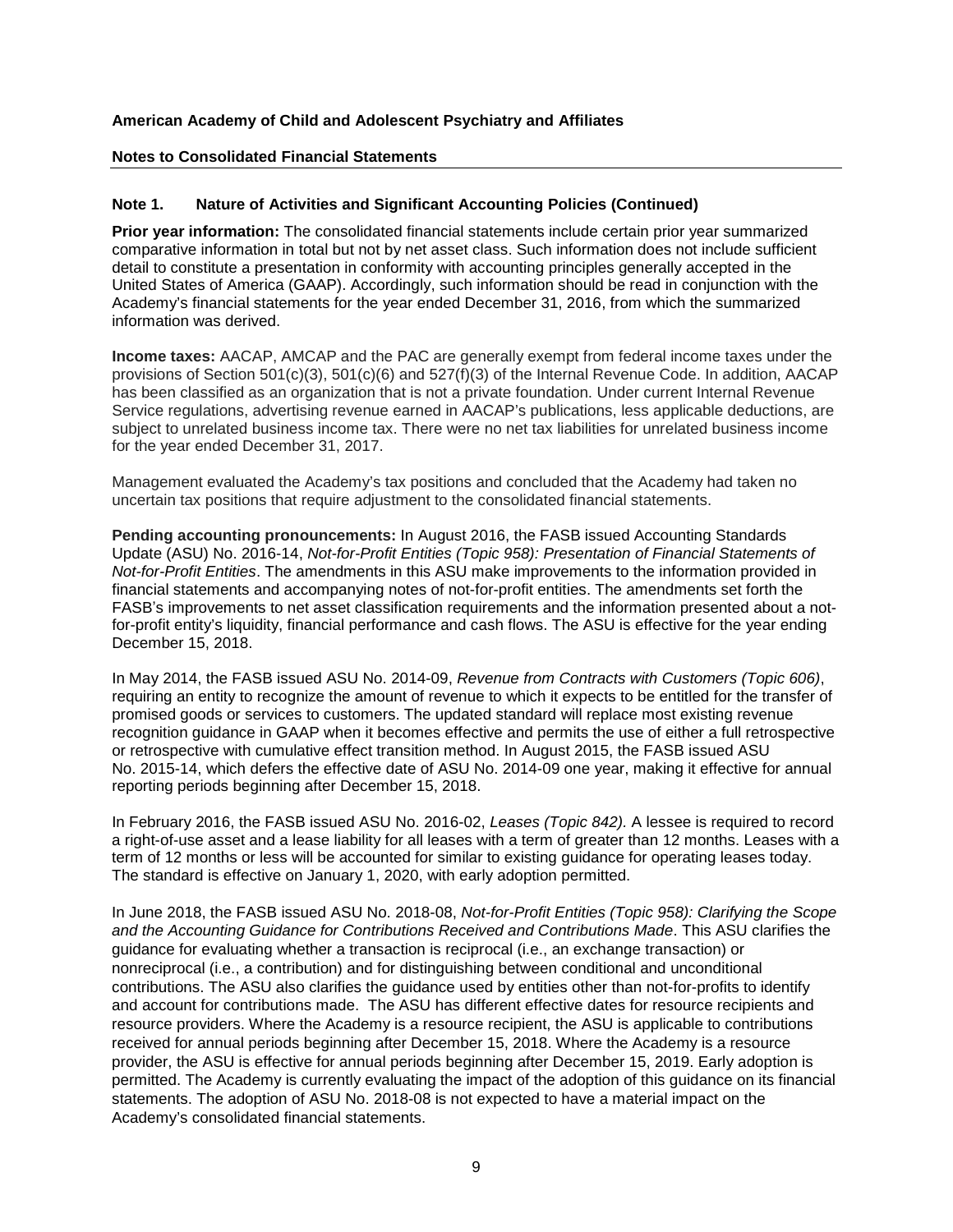# **Notes to Consolidated Financial Statements**

# **Note 1. Nature of Activities and Significant Accounting Policies (Continued)**

**Subsequent events:** The Academy evaluated subsequent events through September 6, 2018, which is the date the consolidated financial statements were available to be issued.

### **Note 2. Receivables**

Receivables at December 31, 2017, consist of the following:

| Federal grant receivables            | \$ 1.179.306 |
|--------------------------------------|--------------|
| General receivables                  | 89.105       |
|                                      | 1.268.411    |
| Less allowance for doubtful accounts | 39.894       |
|                                      | .228.517     |

# **Note 3. Property and Equipment**

Property and equipment at December 31, 2017, and depreciation expense for the year then ended, consist of the following:

|                           |                | 2017        |              |                  |              |  |  |  |  |  |
|---------------------------|----------------|-------------|--------------|------------------|--------------|--|--|--|--|--|
|                           | Estimated      |             | Accumulated  |                  | Depreciation |  |  |  |  |  |
| <b>Asset Category</b>     | Useful Lives   | Cost        | Depreciation | <b>Net</b>       | Expense      |  |  |  |  |  |
|                           |                |             |              |                  |              |  |  |  |  |  |
| Building and improvements | 10 to 40 years | \$4,213,834 | \$3,049,190  | \$1,164,644      | \$168,851    |  |  |  |  |  |
| Office equipment,         |                |             |              |                  |              |  |  |  |  |  |
| computers and software    | 3 to 10 years  | 600,581     | 483,561      | 117,020          | 47,373       |  |  |  |  |  |
| Land                      |                | 375,417     |              | 375,417          |              |  |  |  |  |  |
|                           |                | \$5,189,832 | \$3,532,751  | 1,657,081<br>\$. | \$216,224    |  |  |  |  |  |

#### **Note 4. Deferred Revenue**

Deferred revenue at December 31, 2017, consists of the following:

| Membership dues            | 1,268,332 |
|----------------------------|-----------|
| Meeting registration       | 324.550   |
| Initial publishing royalty | 60,000    |
| <b>Others</b>              | 31.175    |
|                            | ,684,057  |

### **Note 5. Retirement Plan**

The Academy maintains a defined contribution pension plan for its full-time employees. Contributions are made on behalf of eligible employees at the rate of 10% of their compensation. Amounts contributed to the plan for the year ended December 31, 2017, were \$207,398.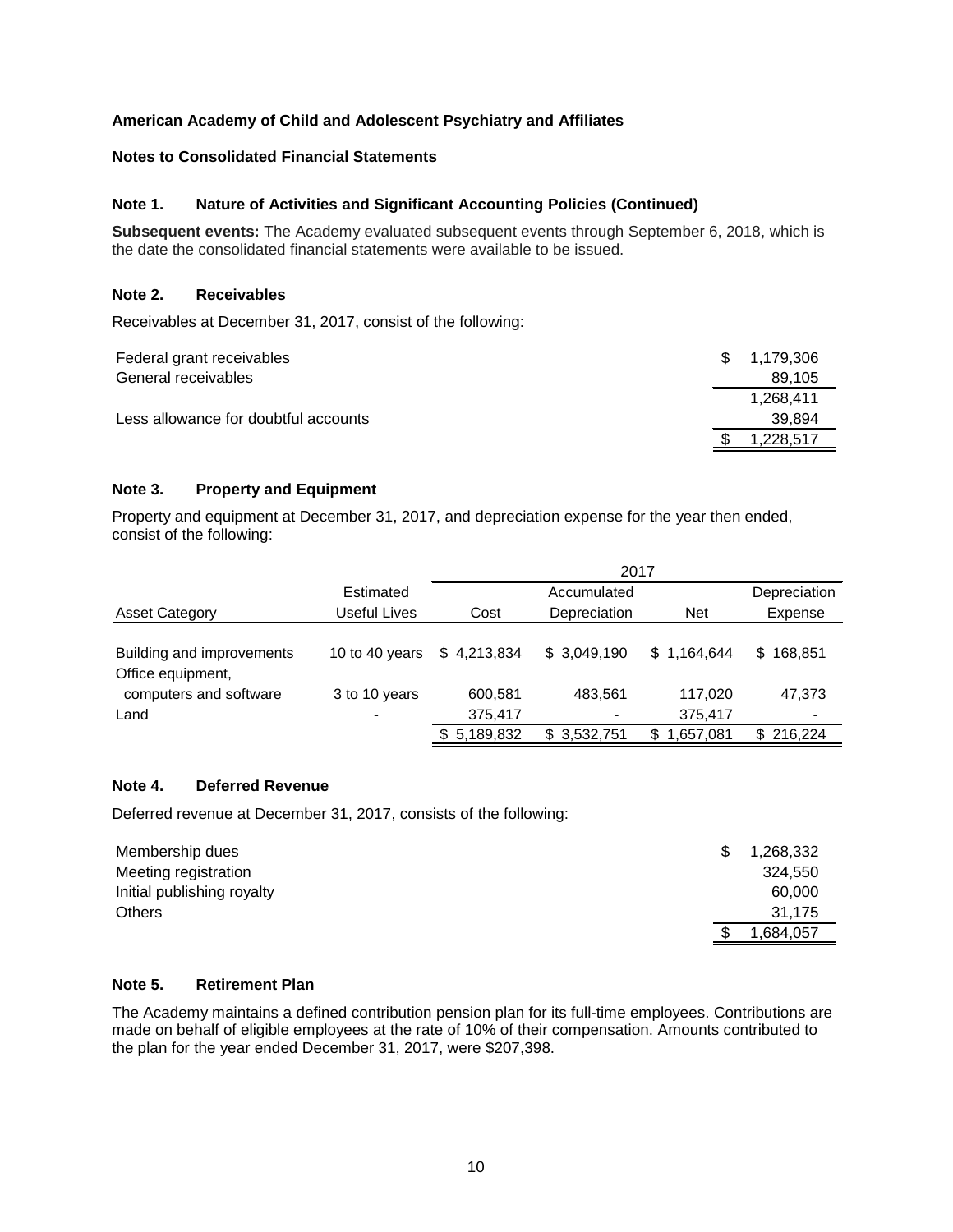### **Notes to Consolidated Financial Statements**

### **Note 6. Commitments and Contingencies**

**Hotels, facilities and services**: The Academy has entered into several contracts for hotel room rentals, convention centers, and other services relating to its annual meetings to be held through 2022. In the event of cancellation, the Academy is required to pay various costs as stipulated in the contracts, the amounts of which are dependent upon the date of cancellation.

**Legal:** From time to time, the Academy may be subject to various legal proceedings, which are incidental to the ordinary course of business. In the opinion of the management of the Academy, there are no material pending legal proceedings or claims.

**Federal grants**: All direct expenses and overhead rates charged under the Academy's government grants are subject to audit by a government agency. Such audits could result in claims against the Academy for disallowed costs or noncompliance with grantor restrictions. No provision has been made for any liabilities that may arise from such audits, since management believes that the Academy is in compliance with all grant restrictions, and the amount of such liabilities, if any, cannot be determined.

# **Note 7. Temporarily Restricted Net Assets**

The composition of temporarily restricted net assets as of December 31, 2017, along with the activity in the temporarily restricted funds for the year then ended, is as follows:

For the year ended December 31, 2017, the Academy allocated investment return to its temporarily restricted net asset funds on a monthly basis. This allocation has two components. The first is an allocation based on the balance and activity in each temporarily restricted fund. The second is an allocation based on the balance and activity in each permanently restricted fund. In each of the two allocations described above, the allocation methodology is the same, and the allocated investment return is recorded within the respective temporarily restricted fund. The allocations were calculated for each fund based on the balance in each fund at the end of the month, plus the current month activities, divided by the Academy's average investment balance for the month, multiplied by the Academy's net investment return for the month.

The Academy does not allocate investment income to programs that are less than one year in duration or that have a measurable date of completion during the fiscal year, such as programs where the terms of the restriction are satisfied at the annual meeting. In addition, the Academy does not allocate investment income to programs where the donors, such as but not limited to governmental entities or pharmaceutical companies, do not have expectations of receiving investment gains or intend the funds to be subject to market losses.

Temporarily restricted funds that are driven by multi-year promises to give are allocated differently. The Academy only allocates the investment return based on the actual cash received by year-end and excludes the amount that has yet to be received.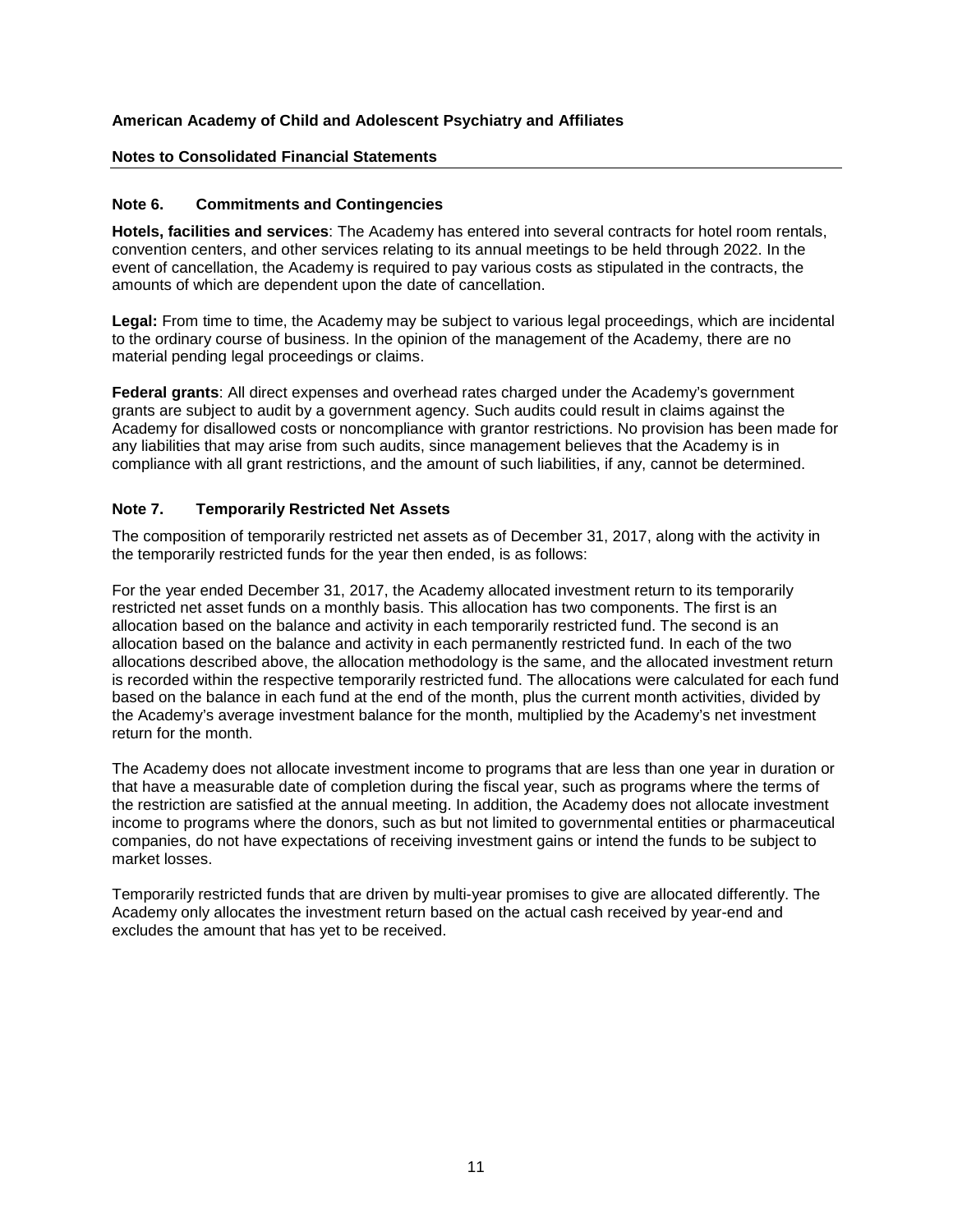#### **Notes to Consolidated Financial Statements**

### **Note 7. Temporarily Restricted Net Assets (Continued)**

Changes in temporarily restricted net assets during the year ended December 31, 2017, are as follows:

|                                                        |               |                          | <b>Net Assets</b> | Investment   | Investment  | Transfer   |    |              |
|--------------------------------------------------------|---------------|--------------------------|-------------------|--------------|-------------|------------|----|--------------|
|                                                        | Balance       |                          | Released          | Gain on      | Gain on     | to         |    | Balance      |
|                                                        | December 31,  |                          | From              | Temporarily  | Permanently | Temporary  |    | December 31, |
|                                                        | 2016          | Contributions            | Restrictions      | Restricted   | Restricted  | Restricted |    | 2017         |
| Campaign for America Kids                              | 191,061<br>\$ | \$<br>177,735            | \$<br>12,316      | 36,994<br>\$ | S           | \$         | S  | 393,474      |
| Marilyn B Benoit Child Maltreatment Award              |               | 99,758                   |                   | 15,371       |             | 100,000    |    | 215,129      |
| E. Schlosser Lewis                                     | 59,541        | 30,600                   | 40,069            | 16.642       | 120.992     |            |    | 187,706      |
| <b>Endowment Fund</b>                                  | 152,632       |                          | 124,582           | 28,758       | 112,177     |            |    | 168,985      |
| Berman Learning Disability Fund                        | 132,319       |                          | 5,034             | 21,264       |             |            |    | 148,549      |
| Abramson Fund                                          | 80,251        | $\blacksquare$           | 14,250            | 13,244       | 26,730      |            |    | 105,975      |
| International Fund - Ulku Ulgur, MD Int'l Scholar Fund | 61,741        | 1,000                    | 2,582             | 10,078       |             |            |    | 70,237       |
| Amaya Fund (The Marc Amaya Award of NC)                | 47,394        | 11,395                   | 3,334             | 8,146        |             |            |    | 63,601       |
| Life Member Fund                                       | 59,945        | 25,130                   | 45,023            | 10,386       |             |            |    | 50,438       |
| Philips Fund for Prevention                            | 22,233        |                          | 5,011             | 4,566        | 15,509      |            |    | 37,297       |
| Tarjan Developmental Disabilities Award                | 27,269        |                          | 1,511             | 4,373        |             |            |    | 30,131       |
| John E. Schowalter, MD Fund (Roberto)                  | 15,650        |                          | 11,621            | 2,309        | 22,574      |            |    | 28,912       |
| Aubrey Metcalf Fund (Northern California-ROCAP)        | 22,727        |                          |                   | 3,661        |             |            |    | 26,388       |
| NIDA AACAP Resident Research Award II 2015/2016/2017   |               | 30,000                   | 4,549             |              |             |            |    | 25,451       |
| Simon Wile Fund - Liason Psychiatry Award              | 21,328        | $\blacksquare$           | 1,545             | 3,406        |             |            |    | 23,189       |
| Klingenstein                                           | 8,963         | 32,000                   | 23,858            |              |             |            |    | 17,105       |
| Paramjit Toor Joshi, MD International Scholars Fund    | 2,825         | $\overline{\phantom{a}}$ | 5,122             | 1,521        | 15,656      |            |    | 14,880       |
| E. James Anthony Fund                                  | 1,578         | 50                       | 44                | 786          | 7,526       |            |    | 9,896        |
| James C. Harris MD Developmental Neuropsychiatry Forum | 3,227         |                          | 10,001            | 1,513        | 15,050      |            |    | 9,789        |
| Beatrix Hamburg Award                                  | 8,446         | $\blacksquare$           | 1,377             | 1,305        |             |            |    | 8,374        |
| Cancro Academic Achievement Award                      | 9,013         |                          | 4,181             | 1,229        |             |            |    | 6,061        |
| Spurlock Minority Research Fellowship - NIDA           | 17,981        |                          | 13,836            |              |             |            |    | 4,145        |
| <b>International Fund</b>                              | 3,322         | 150                      |                   | 551          |             |            |    | 4,023        |
| Spurlock Fund-AACAP                                    | 4,852         | 500                      | 4,354             | 632          |             |            |    | 1,630        |
| Pilot Research Awards (Pfizer)                         | 15,906        | 20,000                   | 35,291            |              |             |            |    | 615          |
| Robinson/Cunningham                                    | 1,366         |                          | 1,461             | 95           |             |            |    |              |
|                                                        | 971,570       | \$<br>428,318            | \$ 370,952        | \$186,830    | \$ 336,214  | \$100,000  | \$ | 1,651,980    |

The transfer to temporarily restricted net assets is due to a change in donor restriction during the year ended December 31, 2017.

#### **Note 8. Permanently Restricted and Board Designated Net Assets**

The Academy follows the Codification subtopic, Reporting Endowment Funds. The Codification addresses accounting issues related to guidelines in the Uniform Prudent Management of Institutional Funds Act of 2006 (UPMIFA), which was adopted by the National Conferences of Commissioners on Uniform State Laws in July 2006. Management has interpreted UPMIFA as requiring the preservation of the fair value of original donor-restricted contributions as of the date of the gift, absent explicit donor stipulations to the contrary. As a result of this interpretation, the Academy classifies as permanently restricted net assets (a) the original value of permanently restricted cash contribution and (b) the discounted value of future permanently restricted cash contributions, net of allowance for uncollectible promises. The remaining portion of donor-restricted cash contributions are classified as temporarily restricted net assets until those amounts are appropriated for expenditure in a manner consistent with the standard of prudence prescribed by UPMIFA. In accordance with UPMIFA, the Academy considers the following factors in making a determination to appropriate or accumulate donor-restricted cash contributions:

- The purposes of the Academy and donor-restricted endowment fund
- The duration and preservation of the funds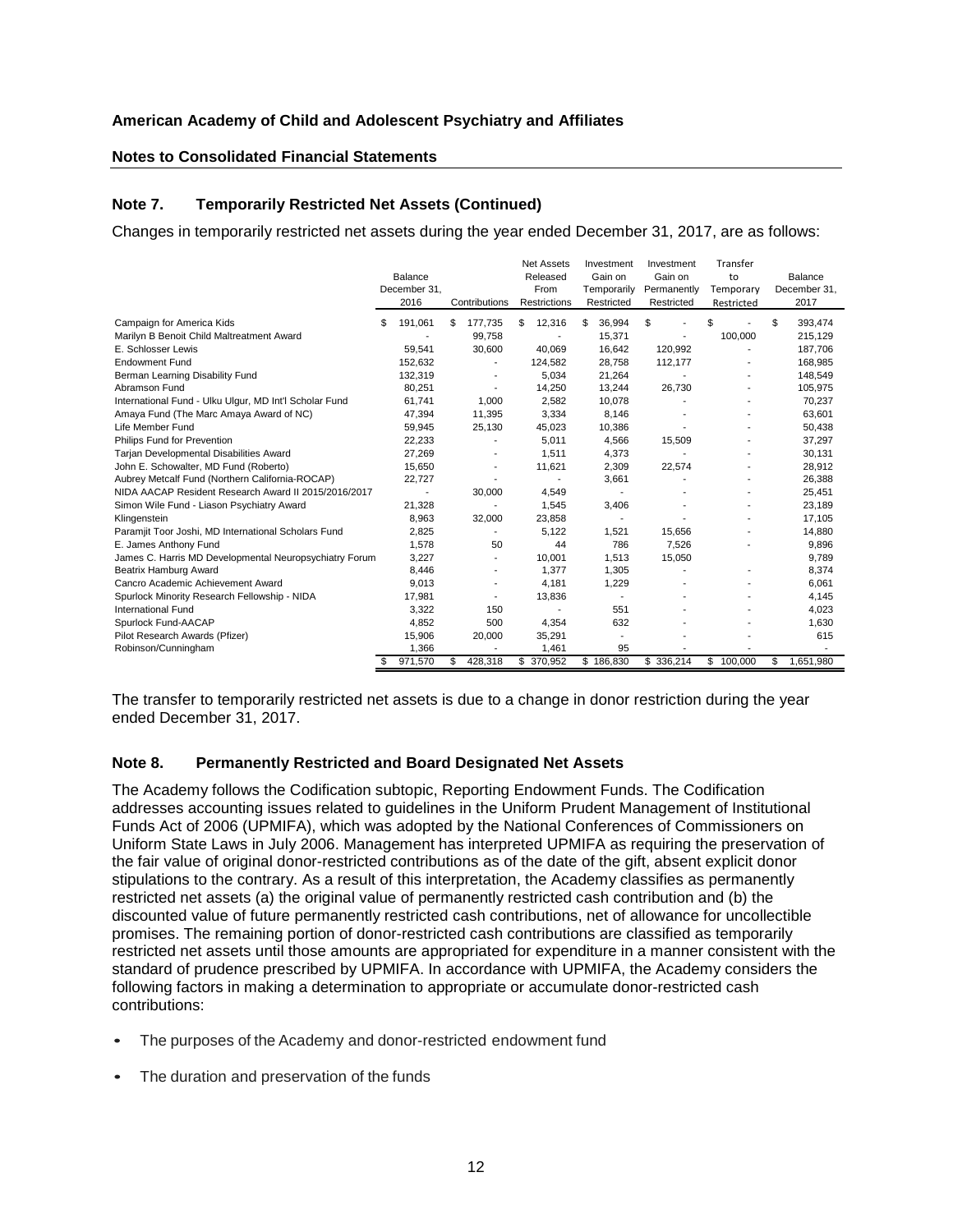#### **Notes to Consolidated Financial Statements**

# **Note 8. Permanently Restricted and Board Designated Net Assets (Continued)**

- General economic conditions
- The possible effect of inflation and deflation
- The expected total return from income and the appreciation of investments
- Investment policies

**Spending policy:** All earnings (losses) from the Academy's permanently restricted net assets are recorded as temporarily restricted net assets, as each permanently restricted fund has a temporarily restricted component. The Academy's permanently restricted funds are geared towards programmatic spending that falls within the mission and purpose of the Academy. The Academy analyzes the balance in the temporarily restricted component of the fund when evaluating the ability to spend prudently on related programs, which coincide with the purpose of the fund. The Academy's endowment fund is used to support programs that promote the health and development of children, adolescents and families. The programs, which the Academy supports are ultimately decided by the Council. Board designated net assets are used to fund programs determined by the President.

**Investment policy**: The Academy invests all permanently restricted funds, as well as other invested funds, in a fund managed by an investment manager according to the objectives and guidelines of the Academy's Statement of Investment Objectives. The Academy's overall objective is to outperform inflation while minimizing potential losses. At least annually, the Academy's Financial Planning Committee, in consultation to the Treasurer and Executive Director, will review the Statement of Investment Objectives to determine their continued applicability. Ultimate authority and responsibility for the financial policies rest with the Council.

The Academy's endowment funds consist of the following at December 31, 2017:

|                                                                      | Unrestricted  |     | Temporarily<br>Restricted | Permanently<br>Restricted | Total                   |
|----------------------------------------------------------------------|---------------|-----|---------------------------|---------------------------|-------------------------|
| Donor-restricted endowment funds<br>Board designated endowment funds | ۰.<br>836,496 | \$. | 563.440<br>-              | \$2,358,620<br>۰          | \$ 2.922,060<br>836,496 |
|                                                                      | 836.496       |     | 563.440                   | 2,358,620                 | 3,758,556               |

Endowment fund activity for the year ended December 31, 2017, consists of the following:

|                                         | Unrestricted |          | Temporarily<br>Restricted |            | Permanently<br>Restricted |           |     | Total      |
|-----------------------------------------|--------------|----------|---------------------------|------------|---------------------------|-----------|-----|------------|
| Endowment net assets, beginning of year |              | 745.840  | \$                        | 336.359    | \$.                       | 2,233,520 | \$. | 3,315,719  |
| Contributions                           |              |          |                           | 30,650     |                           | 125,100   |     | 155,750    |
| Current year designations               |              | 1.770    |                           |            |                           | ۰         |     | 1,770      |
| Investment income, net                  |              | 119,696  |                           | 405,553    |                           | ۰         |     | 525,249    |
| Amounts appropriated for expenditure    |              | (30,810) |                           | (209, 122) |                           | ۰         |     | (239, 932) |
| Endowment net assets, end of year       |              | 836,496  | \$                        | 563,440    |                           | 2,358,620 | S   | 3,758,556  |

All Academy endowment funds are included with the investments as shown in Note 9.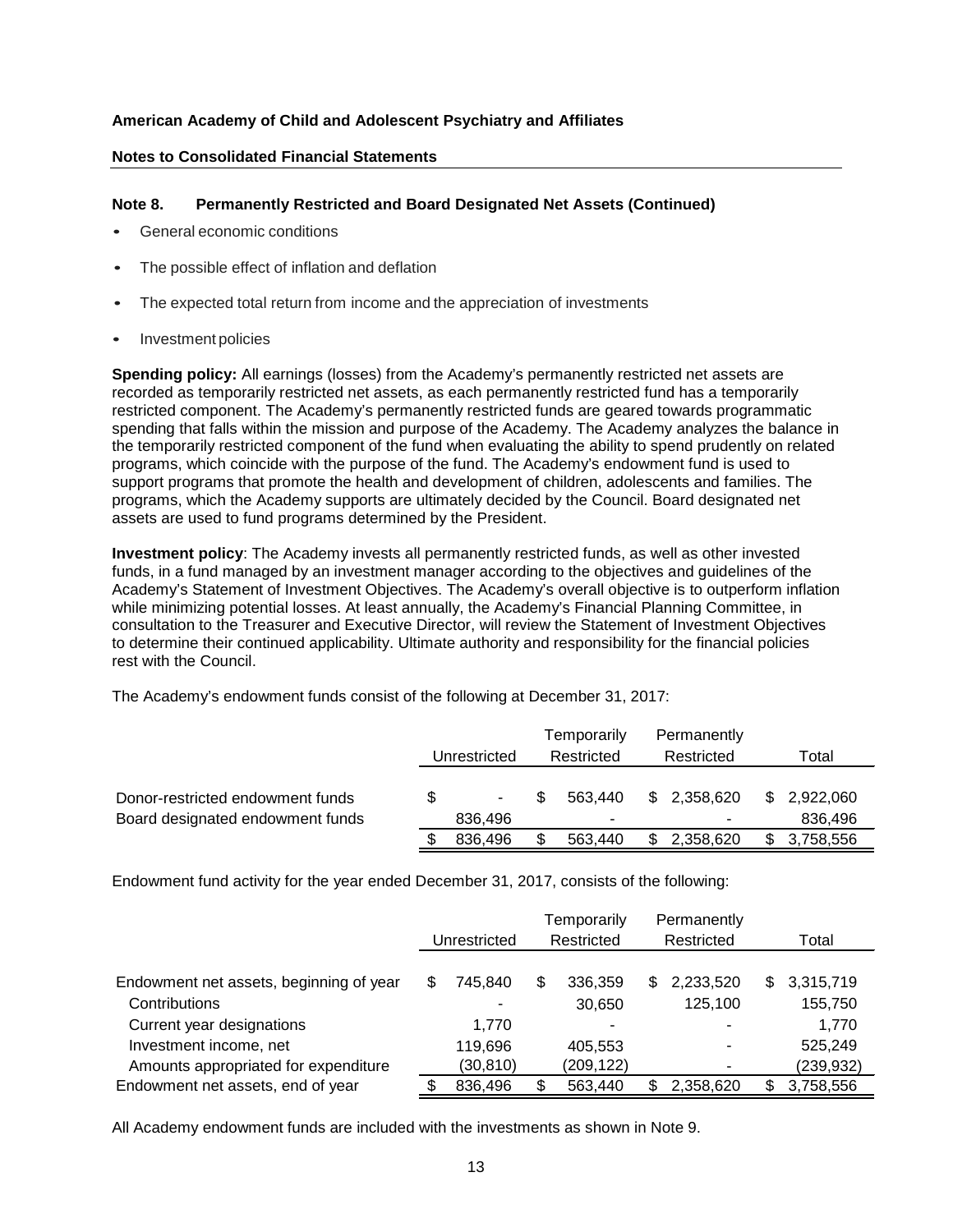### **Notes to Consolidated Financial Statements**

# **Note 8. Permanently Restricted and Board Designated Net Assets (Continued)**

Permanently restricted net assets at December 31, 2017, consists of the following endowments:

| E. Schlosser Lewis Fund                                | \$<br>803,804 |
|--------------------------------------------------------|---------------|
| Endowment Fund                                         | 745,206       |
| Abramson Fund                                          | 177,605       |
| John E. Schowalter Fund                                | 275,000       |
| Philips Fund for Prevention                            | 103,055       |
| Joshi International Scholars Fund                      | 103,950       |
| James C. Harris MD Developmental Neuropsychiatry Forum | 100,000       |
| E. James Anthony Fund                                  | 50,000        |
|                                                        | 2,358,620     |

Board designated net assets activity for the year ended December 31, 2017, consists of the following programs:

|                                                |                |                  | <b>Current Year</b> | <b>Net Assets</b> |    |                |
|------------------------------------------------|----------------|------------------|---------------------|-------------------|----|----------------|
|                                                | <b>Balance</b> | Designations and |                     | Released          |    | <b>Balance</b> |
|                                                | December 31,   |                  | Investment          | <b>From</b>       |    | December 31,   |
|                                                | 2016           |                  | Income              | Designations      |    | 2017           |
| Presidential initiative funds:                 |                |                  |                     |                   |    |                |
| Dr. Fritz Presidential Initiative Fund         | \$<br>21,089   | \$               |                     | \$<br>(21,089)    | \$ |                |
| Dr. Wagner Presidential Initiative Fund        | 40,000         |                  | 20,000              | (2,862)           |    | 57,138         |
|                                                | 61,089         |                  | 20,000              | (23,951)          |    | 57,138         |
| Other funds:                                   |                |                  |                     |                   |    |                |
| Noshpitz/ Cline History Lecture                | 63,863         |                  | 10,248              | (3,250)           |    | 70,861         |
| Karl Menninger Plenary                         | 165,525        |                  | 26,574              | (7,800)           |    | 184,299        |
| Lawrence A. Stone, MD Plenary                  | 118,412        |                  | 19.017              | (5,000)           |    | 132,429        |
| Douglas Hansen Annual Review                   | 104,616        |                  | 16,801              | (5,000)           |    | 116,417        |
| Virginia Q. Anthony Fund                       | 71,611         |                  | 13,316              | (2, 103)          |    | 82,824         |
| Jerry M. Wiener Resident                       | 18,840         |                  | 3,035               |                   |    | 21,875         |
| John F McDermott Assistant Editor in Residence | 68,143         |                  | 10,940              | (2,919)           |    | 76,164         |
| John E. Schowalter, MD Resident                | 61,598         |                  | 9,921               |                   |    | 71,519         |
| Stubblefield House of Delegates                | 73,232         |                  | 11,614              | (4,738)           |    | 80,108         |
|                                                | 745,840        |                  | 121,466             | (30,810)          |    | 836,496        |
|                                                | 806,929        | \$               | 141,466             | \$<br>(54,761)    |    | \$893,634      |

The Presidential Initiative Funds are not considered part of the board designated endowment funds, as these funds are not intended to be perpetual in nature, nor are they allocated investment returns.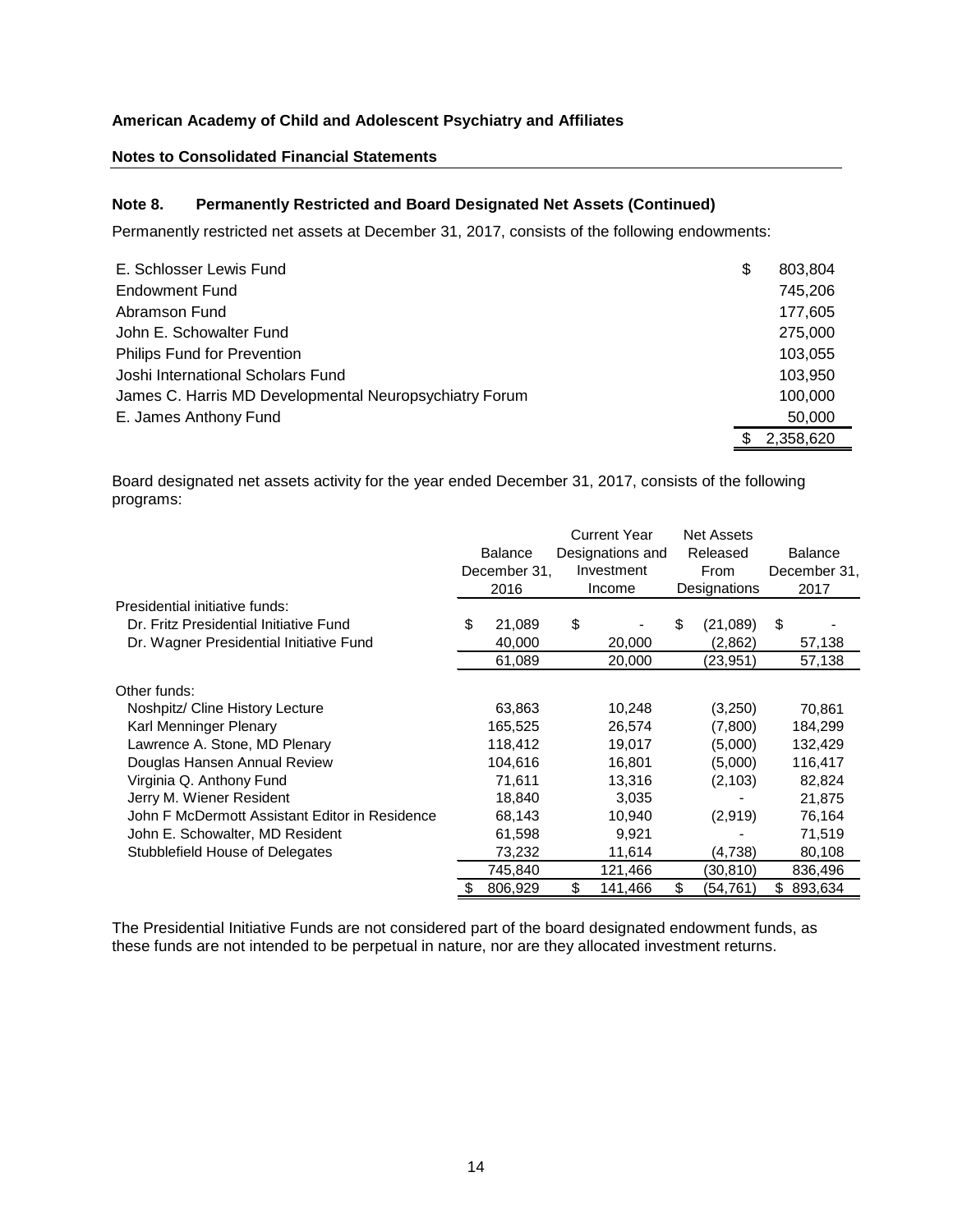#### **Notes to Consolidated Financial Statements**

#### **Note 9. Investments and Fair Value Measurements**

The Academy follows the Codification topic, Fair Value Measurement. The topic applies to all assets and liabilities that are being measured and reported on a fair value basis. The topic establishes a framework for measuring fair value in accordance with GAAP and expands disclosure about fair value measurements. The topic enables the reader of the financial statements to assess the inputs used to develop those measurements by establishing a hierarchy for ranking the quality and reliability of the information used to determine fair values. The topic requires that assets and liabilities carried at fair value will be classified and disclosed in one of the following three categories:

**Level 1:** Quoted market prices in active markets for identical assets or liabilities.

**Level 2:** Observable market based inputs or unobservable inputs corroborated by market data.

**Level 3:** Unobservable inputs that are not corroborated by market data.

In determining the appropriate levels, the Academy performs a detailed analysis of the assets and liabilities that are subject to the topic. At each reporting period, all assets and liabilities for which the fair value measurement is based on significant unobservable inputs are classified as Level 3. The Academy had no Level 2 or Level 3 investments at December 31, 2017.

The table below presents the balances of assets at December 31, 2017, measured at fair value on a recurring basis by level within the hierarchy:

|                                                              | Total |            | Level 1      |  |
|--------------------------------------------------------------|-------|------------|--------------|--|
| Money market funds                                           | \$    | 15,717     | \$<br>15,717 |  |
| Mutual funds:                                                |       |            |              |  |
| Large blend                                                  |       | 4,525,003  | 4,525,003    |  |
| Intermediate-term bond                                       |       | 3,826,490  | 3,826,490    |  |
| Foreign large blend                                          |       | 2,295,211  | 2,295,211    |  |
| Tactical allocation                                          |       | 1,141,905  | 1,141,905    |  |
| Foreign small/mid value                                      |       | 766,954    | 766,954      |  |
| Small growth                                                 |       | 760,460    | 760,460      |  |
| Diversified emerging markets                                 |       | 780,979    | 780,979      |  |
| Floating rate funds                                          |       | 373,068    | 373,068      |  |
| High-yield bond                                              |       | 288,938    | 288,938      |  |
| Emerging markets bond                                        |       | 369,797    | 369,797      |  |
| Large growth                                                 |       | 125,332    | 125,332      |  |
|                                                              |       | 15,254,137 | 15,254,137   |  |
| Telecommunication, consumer defensive and other common stock |       | 99,258     | 99,258       |  |
| Total investments                                            |       | 15,369,112 | \$15,369,112 |  |

The money market funds, mutual funds, and common stock above are classified as Level 1 instruments, as there are quoted market prices in active markets for identical assets.